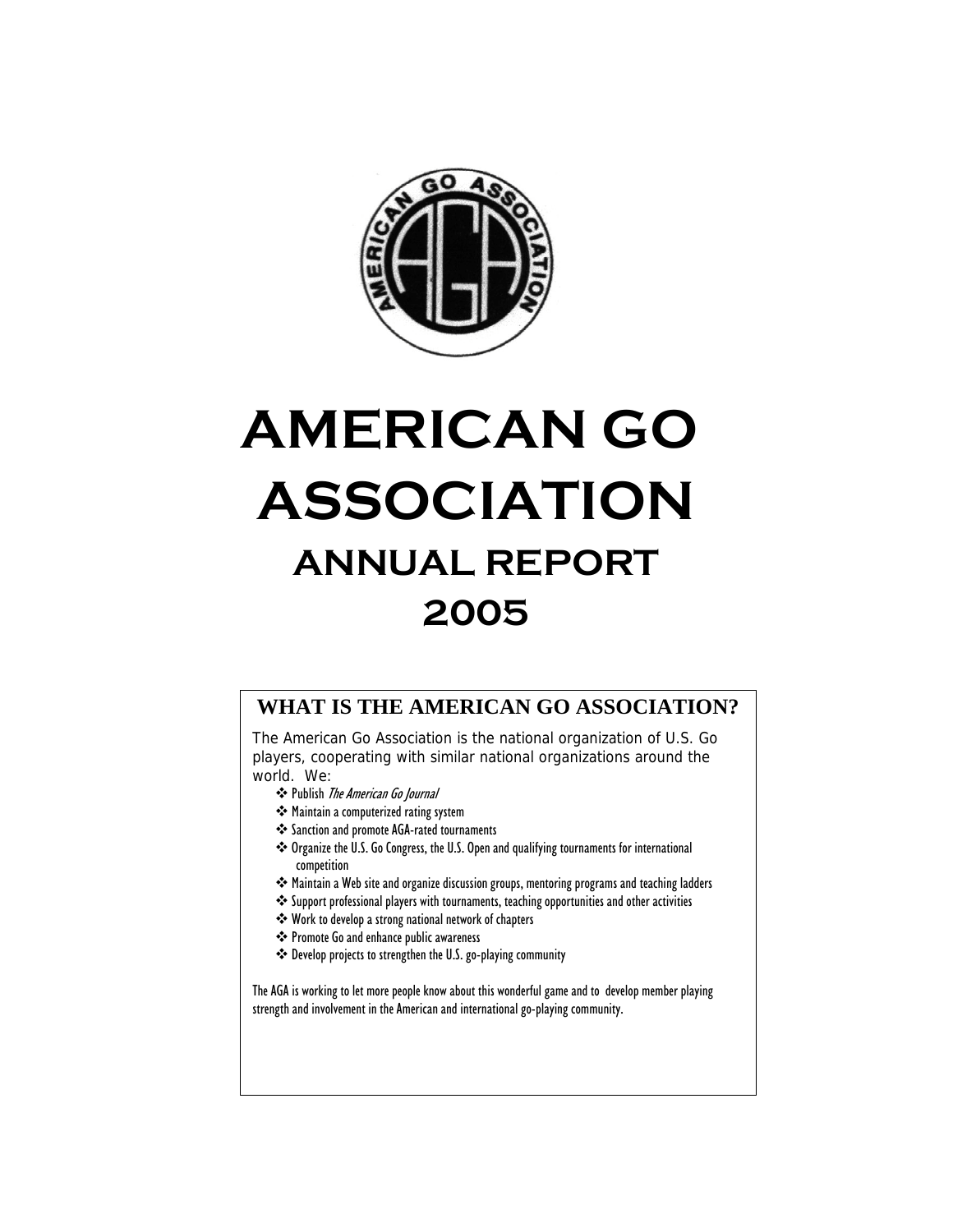# Board of Directors

Allan Abramson, Eastern Region, Chairman Jeff Shaevel, Central Region Harold, Lloyd, Central Region Yuan Zhou, Eastern Region Mike Bull, Western Region Willard Haynes, Western Region Roy Laird, At large

# **-** Officers

President: Michael Lash

Treasurer: Ulo Tamm Secretary: Vacant VP Communications: Chris Garlock

# National Coordinators/Liaisons

| Archivist                                       |                  | Craig Hutchinson     |  |  |
|-------------------------------------------------|------------------|----------------------|--|--|
| <b>Chapter Services</b>                         |                  | <b>Paul Celmer</b>   |  |  |
| <b>Community Outreach</b>                       |                  | John Goon            |  |  |
| Database Manager                                |                  | Sam Zimmerman        |  |  |
| <b>IGF Representative</b>                       |                  | <b>Thomas Hsaing</b> |  |  |
| <b>ING Liaison</b>                              |                  | George Zhou          |  |  |
| <b>Education Coordinator</b> Alan Mishlov       |                  |                      |  |  |
| <b>Membership Services</b>                      |                  | <b>James Heiney</b>  |  |  |
| Policy & Governance, Chair                      |                  | <b>Keith Arnold</b>  |  |  |
| Ranking                                         |                  | <b>Jeff Shaevel</b>  |  |  |
| Ratings                                         |                  | <b>Paul Mathews</b>  |  |  |
| <b>Tournament Coordinator</b>                   |                  | <b>Bill Cobb</b>     |  |  |
| <b>Tournament Regulations</b>                   |                  | <b>Duane Burns</b>   |  |  |
| Webmaster                                       | <b>Roy Laird</b> |                      |  |  |
| Congress Youth Coordinator                      |                  | Todd Heidenreich     |  |  |
| <b>ANNUAL REPORT FOR FY05</b>                   |                  |                      |  |  |
| Board of Directors' 2005 Report to the Assembly |                  |                      |  |  |

AGA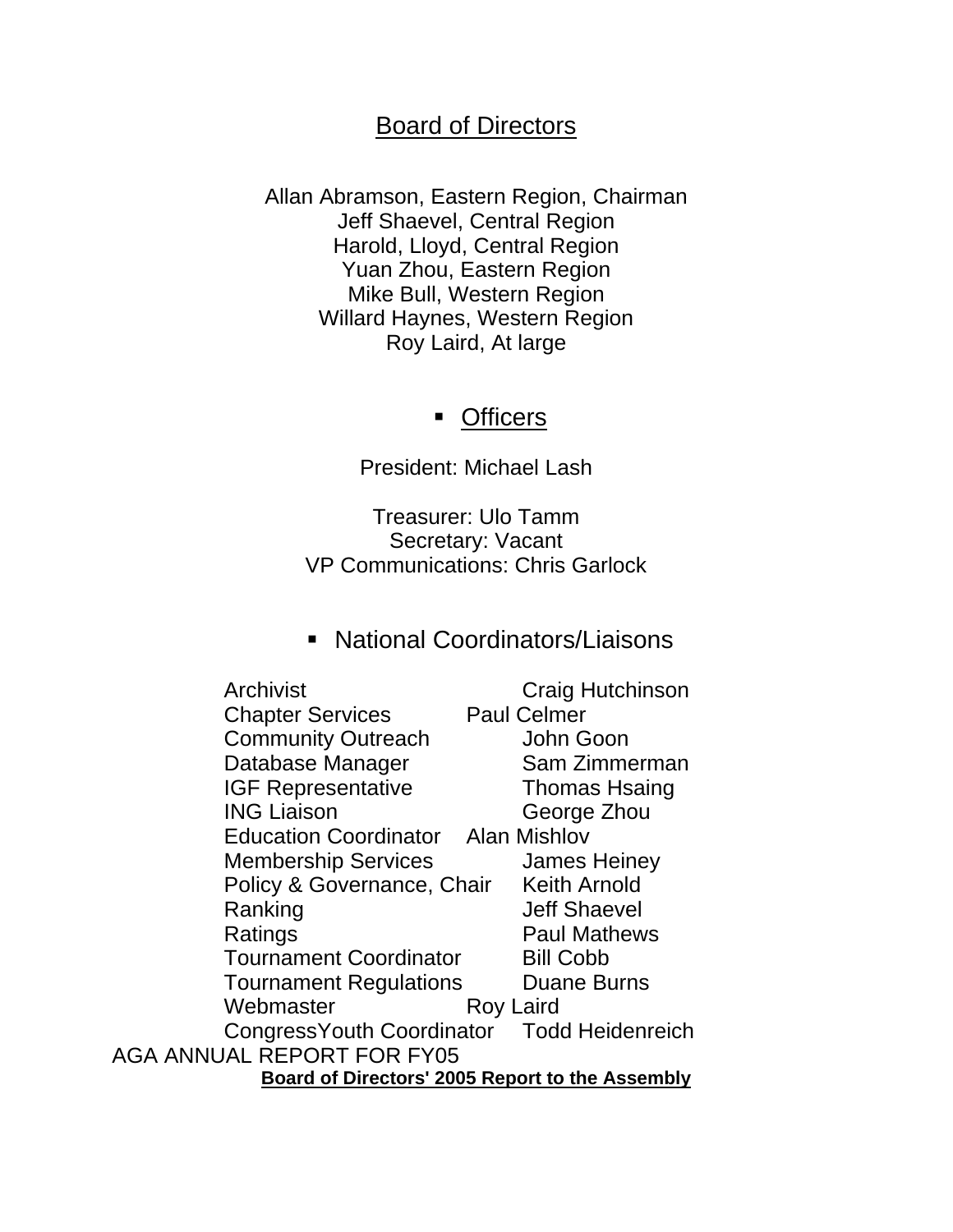# **A Stable Year**

The Board has maintained its cooperative spirit this year. Even with some turnover, we continue to conduct our business cooperatively and professionally. Monthly meetings have become the norm. Relations between the Board and the President are excellent. We have come a long way together.

# **A Productive Year**

Most important, though, has been our desire to help the AGA move forward and grow. The Board has adopted a number of positive policies and goals, with general support and agreement:

We and the Assembly adopted a goal for doubling the membership in five years. With total membership recently topping 2100, we are definitely moving in the right direction. Perhaps not fast enough.

We adopted the policy for the selection of representatives to international tournaments.

We created a Leadership Development Committee, to identify and encourage new leaders to assume positions of responsibility in the organization.

We recognized the need to seek external sponsors, through a fund-raising committee.

We set aside over \$25,000 for chapters to use for marketing GO and increasing membership.

We supported Bill Saltman's initiative for an internet club league.

We adopted the goal of a system to certify US professionals.

We identified the need for a strong players' liaison and committee, to give them direct input to the Board.

We set a goal of reaching out to our resident professionals, to bring us closer.

We emphasized the policy that AGA tournaments should be open both to professionals and to our members.

We responded to the membership by developing bylaw revisions, with Keith Arnold's leadership.

All of the above, and more, provide a vision for the future of the AGA. It is not complete, but it is a rich set of ideas. I am sure that many more great ideas will develop at the 2005 Congress.

# **Honestly, the Problem**

Now comes the problem. Many of these goals and actions have not been realized, or have not moved very far, if at all. Many of us are frustrated with the slow pace of progress.

The Board alone cannot make these things happen. The president alone cannot make these things happen. We urgently need volunteers to do the daily work of the AGA, both individually and in committees. And we are critically short of volunteers.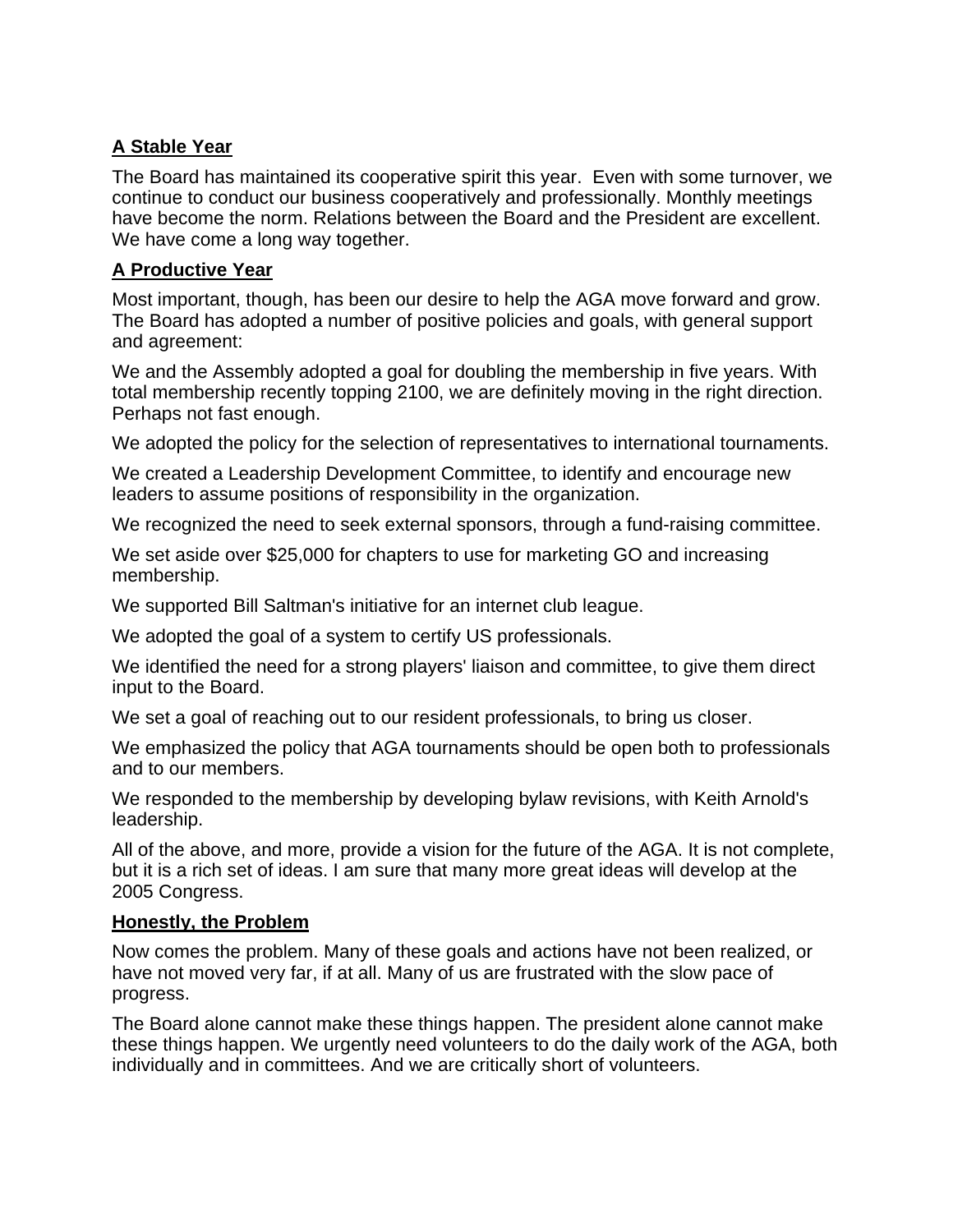At the Congress, we will be holding a "job fair," advertising opportunities to contribute to the AGA. Mike Lash, our President, has identified at least 15 key leadership positions, which currently are vacant. There are many other positions vacant on the committees.

Without an active membership, the AGA will not move forward. We need anywhere from 20-50 more people willing to spend at least two hours a week on AGA business.

# **Focus on the Future**

Any great leap forward depends upon teamwork and dedication. We will not become a world-class organization without a larger core of people promoting the AGA. Therefore, the most important message from the Board to the membership is the following: We ask you to consider your role in the AGA, and to step up as volunteers.

The Board looks forward to your creativity and energy in the coming years.

For the AGA Board,

*Allan Abramson*, Chairman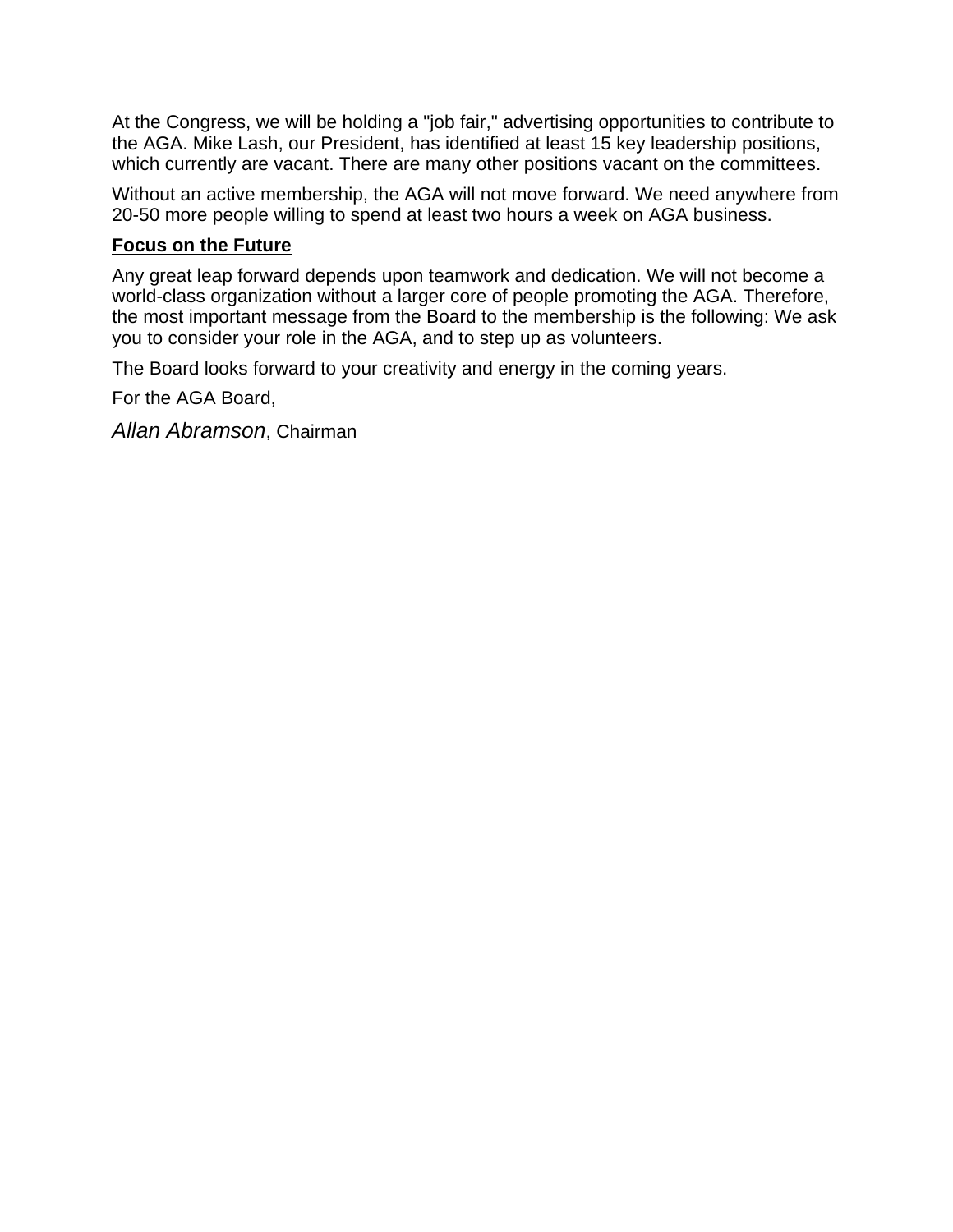# **President's Report**

The last twelve months have witnessed much progress for the AGA in many areas membership, tournament competition, administration and services. There is every reason to believe that the next year will be just as good.

# **AGA Administration**

The Board of Directors and President formed an excellent working relationship that has created a strong AGA administration with open communications and regular monthly meetings.

There are several new National Coordinators. Bill Cobb is the National Tournament Coordinator and has already initiated developments in a new national tournament schedule with standardized rules and player eligibility. James Heiney has taken on the role of National Membership Coordinator, and is beginning to develop concepts for improving services, responsiveness, and ideas for keeping members once they join the AGA. We have a new Education Coordinator Alan Mishlov. His primary goal right now is to conduct surveys of local educational programs and activities around the country to identify the most effective teaching programs so we can duplicate and expand on them. All three Coordinators are actively seeking assistance from interested members.

New policies were published regarding Vendors and selection of players for international events. The AGA will publish more policy statements on a variety of issues to clarify the rules and regulations by which we operate to insure fair and open administration.

# **By-laws Amendments**

This year saw the members vote (electronically for the first time) on changes to the Bylaws and Articles that added organizational stability and accountability to the AGA. A balance between the Board and President was established that delivers appropriate checks and balances on each. In addition, changes to the voting structure helped to empower the smaller chapters and encourage the formation of more chapters in remote areas. In a milestone for individual members, they will elect the at-large member by direct voting.

# **Finances**

The AGA is in good shape financially and has healthy reserves. The Treasurer's report provides details on the year-end results. Regarding revenue sources, the ING foundation has been a very generous donor to the AGA for many years and we anticipate a long relationship into the future. It is clear, however, that we need to expand our base of sponsors and donors. Corporate and public sponsors are desired to expand our support across the nation, both locally and nationally. The AGA has plans for expanding membership, providing opportunities for professionals to teach members around the country, fund major prize money for major tournaments, etc. To implement these plans requires additional and reliable funding.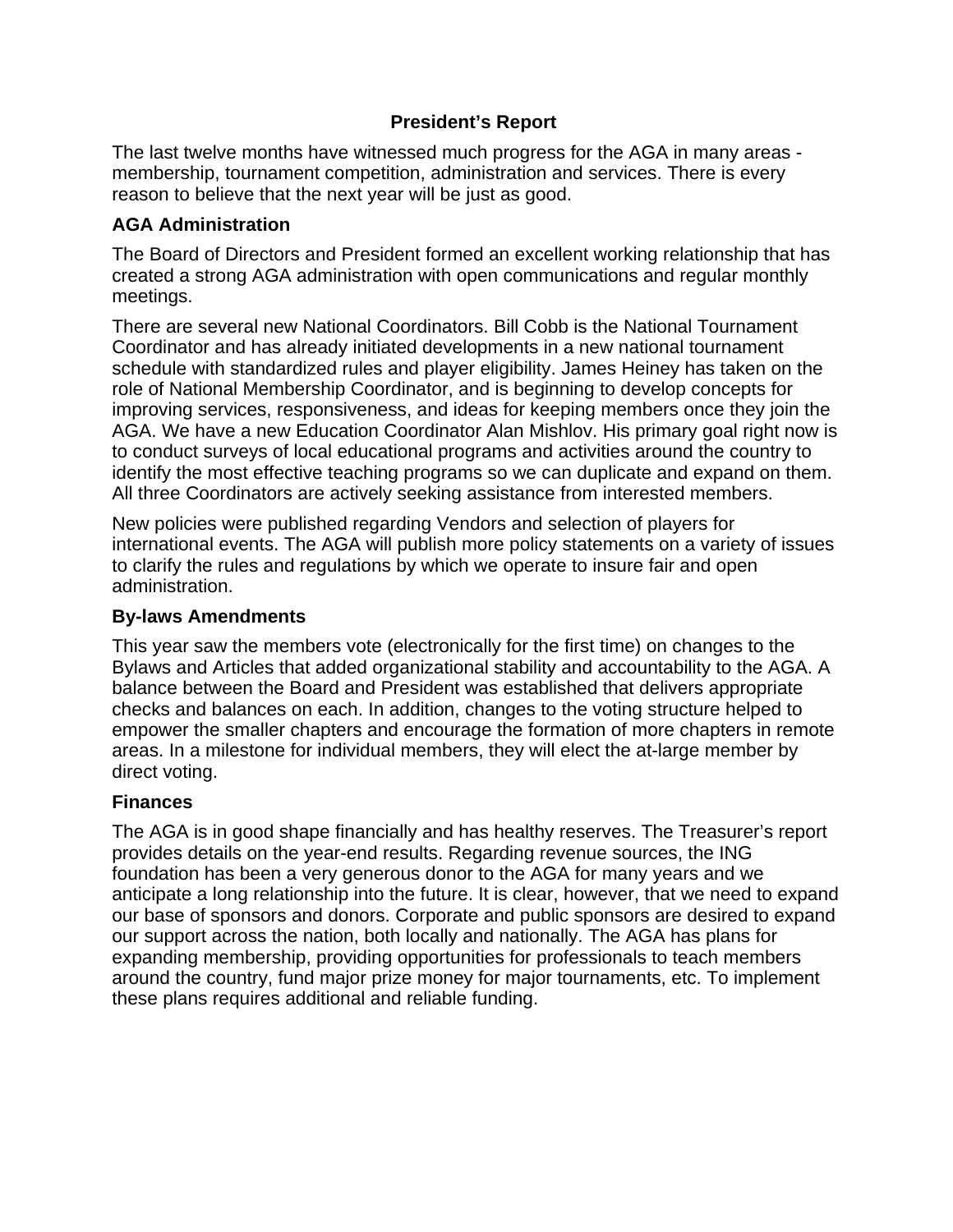# **International Competition**

The AGA's participation in international competition continues to grow annually. AGA players participated in the World Amateur Go Championship, World Youth Go Championship, World Pair Go Tournament, Semeitsu Tournament, Fujitsu Tournament and later this year will send two teams of players to compete in Korean and China. We had a new opportunity this year for a youth t tournament in Korea as well.

# **Membership Growth and Services**

Of course, the unprecedented growth in AGA membership is a major achievement. Breaking the 2,000 mark for the first time and heading for 3,000 proves that Go is increasing in popularity. Members are coming from all corners – youth, overseas, colleges, high schools, community centers and the general public as awareness of the game continues o expand.

Our favorite journal – the Ejournal – continues to provide top quality reporting on local, national and international GO events. Its readership exceeds 7,000! We are trying to get these readers to become members and our web site entices them with a huge amount of free information and links to go related materials.

Electronic voting has finally come to the AGA with it s first use being the recent vote on the bylaws amendments. This will permanently save the AGA money spent on postage, expedite delivery of ballots and votes, and also provide a means of polling the membership or the chapters alone on key issues. Look for more opportunities to express your opinion through voting online.

More opportunities open all the time for members interested in getting involved in the AGA. Every kind of organizational talent is welcome and new openings are created with every new idea.

#### **Future Plans**

This all leads to looking at our goals for next year: continuing our pursuit of 5000 members; creating a tournament director's training course; publishing a tournament manual and a Congress director's manual; supporting the development of professional Go players; and increasing the number of members actively working in the AGA administration to deliver all the above.

# **Conclusion**

The solid progress achieved in the last year was the result of a continuing accumulation of efforts by dedicated AGA members. I invite all of you to join me in celebrating the 21<sup>st</sup> Go Congress and recognizing them for their work and to your participation in the future.

Michael Lash

**August 2005**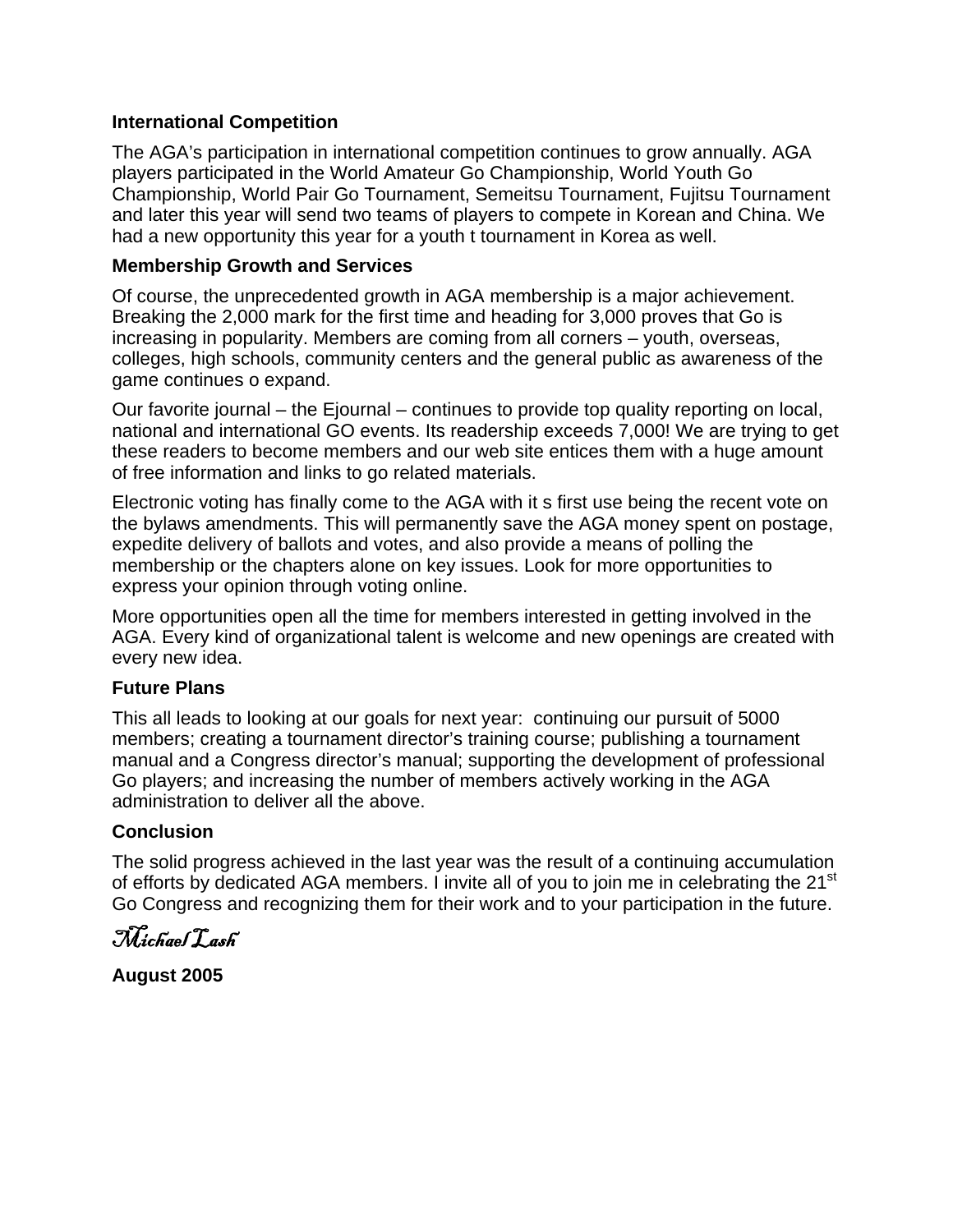#### **FY 2005 Treasurer's Report Ulo Tamm, AGA Treasurer**

In general, this financial report shows that AGA is in proper financial health and can look toward the next fiscal year with full confidence of being able to meets its commitments.

Figures shown in this report have been generated by my predecessor, Ben Bernstein, and show a substantial increase in our total assets over the prior year. There is also a short "Gap Year", from 3/1/05 to 5/31/05 and we have begun the new FY 2006 on July 1, 2005.

For over ten years the AGA has been very fortunate to have been a recipient of a grant from ING Chang-Ki Weich Educational Foundation of \$80,000 per year. We could, however, see a reduction in their allocation . To continue with programs now funded by this grant AGA needs to find new sources of revenue since these programs cannot be funded from the present membership fees.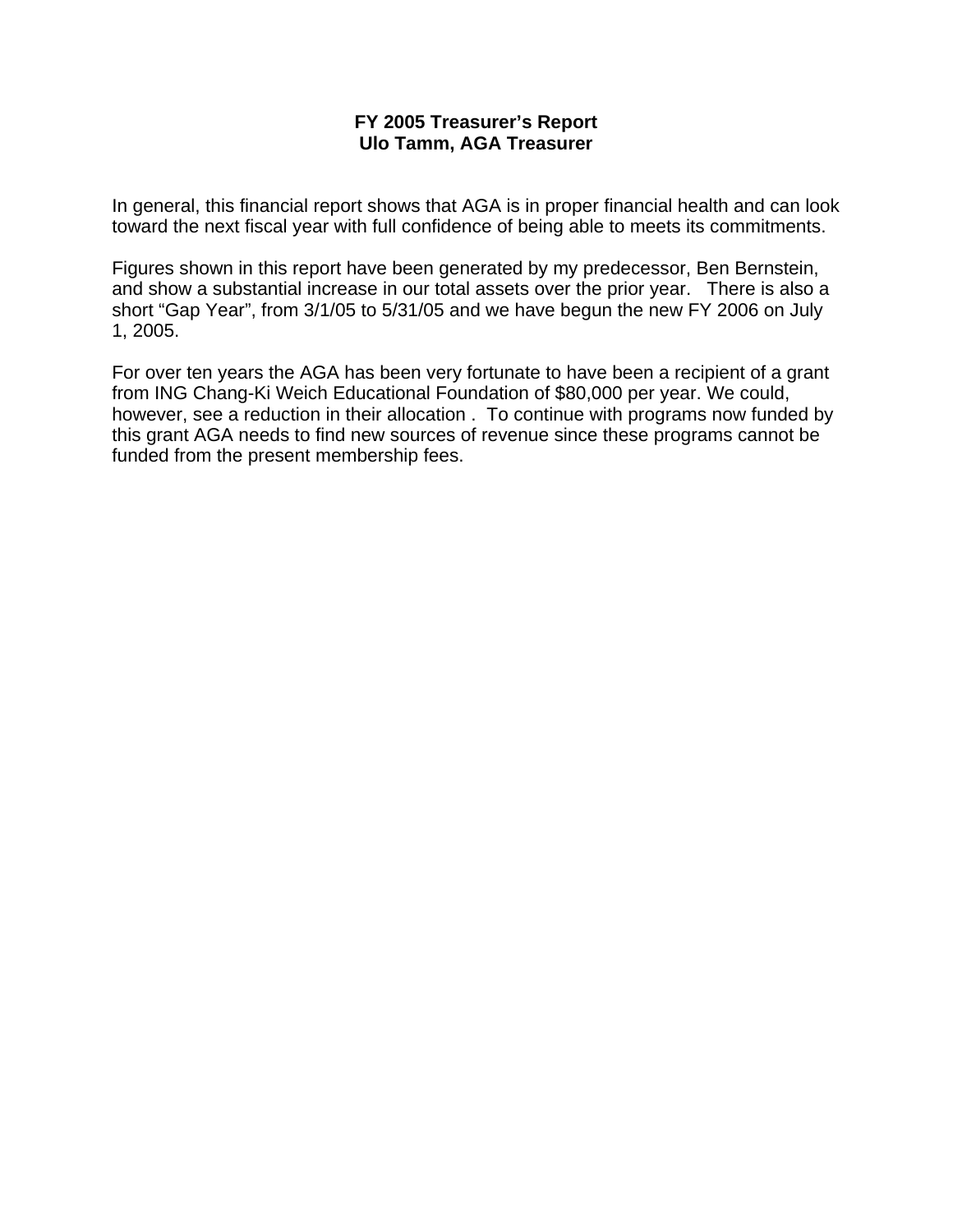# AGA Statement of Activities

| Description                       | Totals for    |                                        |               |  |  |
|-----------------------------------|---------------|----------------------------------------|---------------|--|--|
|                                   | FY 2005       | FY 2005                                | FY 2006       |  |  |
|                                   | Actual        | <b>Budget</b>                          | As Approved   |  |  |
| Income-Operating revenue          |               |                                        |               |  |  |
| <b>Member Fees</b>                | \$53,023.00   | \$56,000.00                            | \$65,000.00   |  |  |
| Donations                         | \$4,346.00    | \$5,000.00                             |               |  |  |
| Sales and Royalties               | \$3,018.00    | \$1,000.00                             | \$2,750.00    |  |  |
| <b>Interest</b>                   | \$4,055.00    | \$3,500.00                             | \$4,000.00    |  |  |
| Misc fees                         | (\$838.00)    | (\$500.00)                             |               |  |  |
| <b>AGA Share Congress</b>         |               | \$5,000.00                             | \$5,000.00    |  |  |
| Cotsen revenue                    | \$8,744.00    |                                        |               |  |  |
| Total operating revenue           | \$72,348.00   | \$70,000.00                            | \$76,750.00   |  |  |
| Operating expenses:               |               |                                        |               |  |  |
| Marketing/promotion               |               |                                        | \$24,000.00   |  |  |
| <b>Total AGA Journal</b>          | (\$12,346.00) | (\$27,000.00)                          | \$24,000.00   |  |  |
| <b>Total AGA Admin</b>            | (\$15,374.00) | (\$17,200.00)                          | \$17,450.00   |  |  |
| Total AGA Chapter Svcs*           | (\$9,058.00)  | (\$3,000.00)                           | \$250.00      |  |  |
| <b>Total AGA Data Base</b>        | (\$4,626.00)  | (\$7,500.00)                           | \$0.00        |  |  |
| <b>AGA Equipment</b>              | (\$8,653.00)  | \$0.00                                 |               |  |  |
| <b>AGA Web</b>                    | (\$2,085.00)  | (\$1,500.00)                           | \$4,000.00    |  |  |
| New tournament                    | (\$1,362.00)  | (\$1,000.00)                           | \$1,000.00    |  |  |
| Other budget Categoris:           |               |                                        |               |  |  |
| <b>IGF Participation</b>          |               | (\$500.00)                             | \$5,500.00    |  |  |
| Insurance                         |               | (\$2,000.00)                           | \$1,000.00    |  |  |
| Marketing                         |               | (\$2,000.00)                           |               |  |  |
| Contingency(legalexp, asset adjt) | (\$1,476.00)  | (\$3,000.00)                           |               |  |  |
| Membership growth                 |               |                                        | \$2,000.00    |  |  |
| Operating expenses:               | (\$54,980.00) | (\$64,700.00)                          | \$79,200.00   |  |  |
| Reflect OZA Congress credits      | (\$5,290.00)  | 0                                      |               |  |  |
| Net operating                     | \$12,078.00   | \$5,300.00                             | (\$2,450.00)  |  |  |
| ING revenue                       | \$39,821.00   | \$70,000.00                            | \$80,000.00   |  |  |
| <b>ING expenses</b>               | (\$19,397.00) | (\$70,000.00)                          | (\$76,000.00) |  |  |
| Net ING                           | \$20,424.00   | \$0.00                                 | \$4,000.00    |  |  |
| Increase or (decrease) in         |               |                                        |               |  |  |
| AGA's Net assets                  | \$32,502.00   | \$5,300.00                             | \$1,550.00    |  |  |
|                                   |               | Net of ING activity and Cotsen revenue |               |  |  |
| *2K moved to ING                  |               |                                        |               |  |  |

Note 1. Accounting not completed

Note 2. Some items included in Admin category.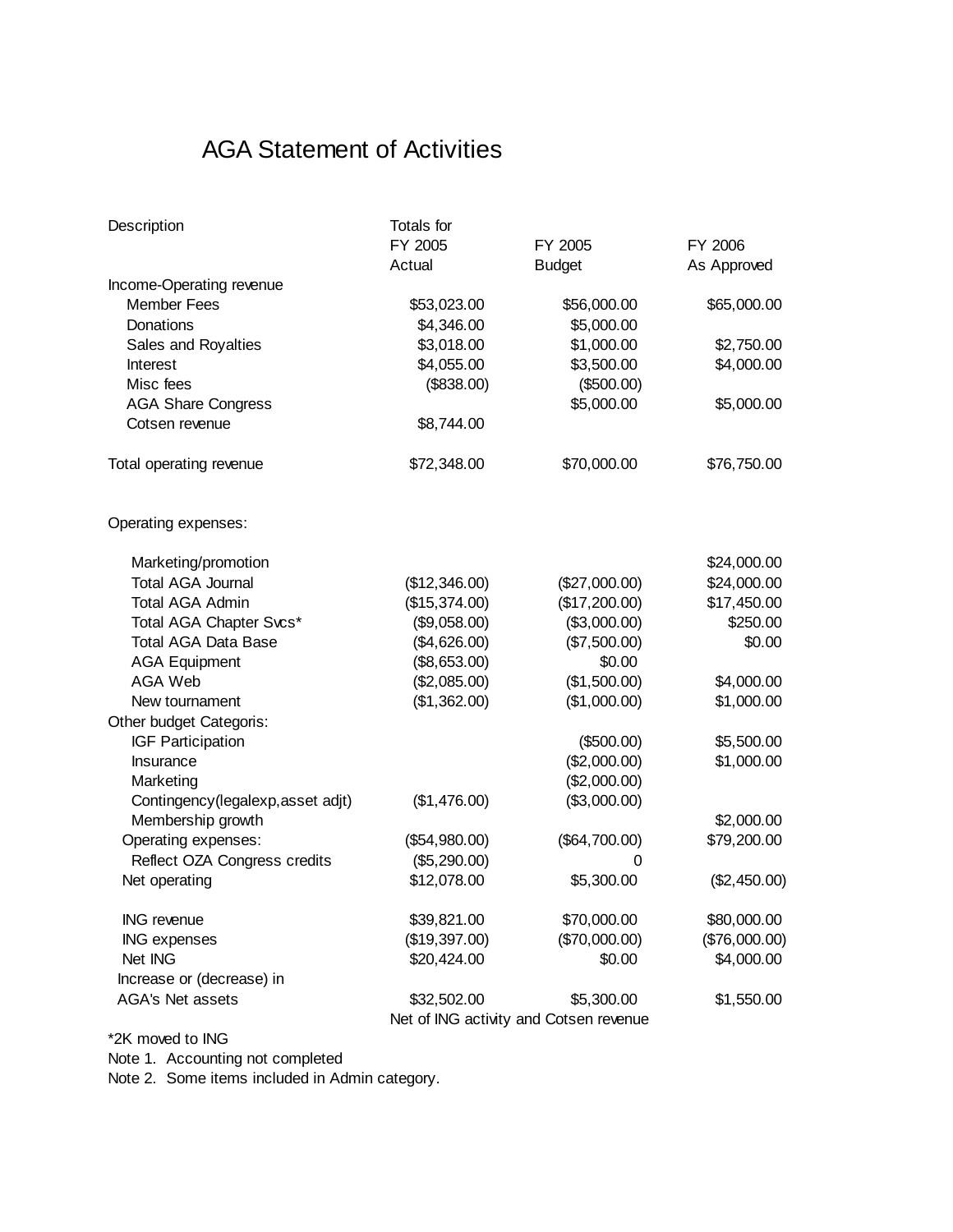# **REPORTS FROM OFFICERS, COORDINATORS AND PROGRAM MANAGERS**

# **AMERICAN GO E-JOURNAL AND AMERICAN GO YEARBOOK**

Chris Garlock/Bill Cobb

AGA publications continued to expand and develop ways to serve the American and world go community over the last year. The E-Journal and website have become realtime information sources that are counted on by AGA members and go players around the world, and the Yearbook/CD is a tangible resource that preserves the go material published over the course of the year. Special thanks to everyone who helps produce the AGA publications, including Roy Laird, Chuck Robbins, Sam Zimmerman, Paul Matthews, Michael Heinich, Sergej Zoubo, Myron Souris, Jochen Fassbender and a host of contributors.

Some of the many highlights of the last year include:

- 5-Year Anniversary; the American Go E-Journal reached a major milestone in April 2005 when it marked its 5-year anniversary and has now published over 300 issues since first appearing on April 24, 2000.
- Highest ever circulation: the EJ now reaches over 7,000 readers each week and has produced more than 400 game commentaries.
- EJ Adds Friday Edition: the E-Journal began publishing a special Friday edition in January, 2005, a real value added to all AGA members, including weekly reports on weekend tournaments.
- Continued live coverage of international and large US tournaments, including Amsterdam, Cotsen & the US Go Congress
- Classified Ads Work; A new development this year, the ads have helped many members find the books and equipment they are looking for, while helping those trying to sell them.
- Shodan Challengers and Rising Stars: Shodan Challengers are kyu-level players who have publicly accepted the challenge of trying to achieve 1-dan by this year's U.S. Go Congress. A total of 23 signed up for the 2005 Shodan Challenge and some have already signed up for 2006. The Ejournal now gives public notice to players whose rating significantly increases from quarter to quarter.

Yearbook: The second annual American Go Yearbook was published in late January, a 100-page volume once again featuring the best of the previous year's E-Journals, from game commentaries and reviews to columns and more,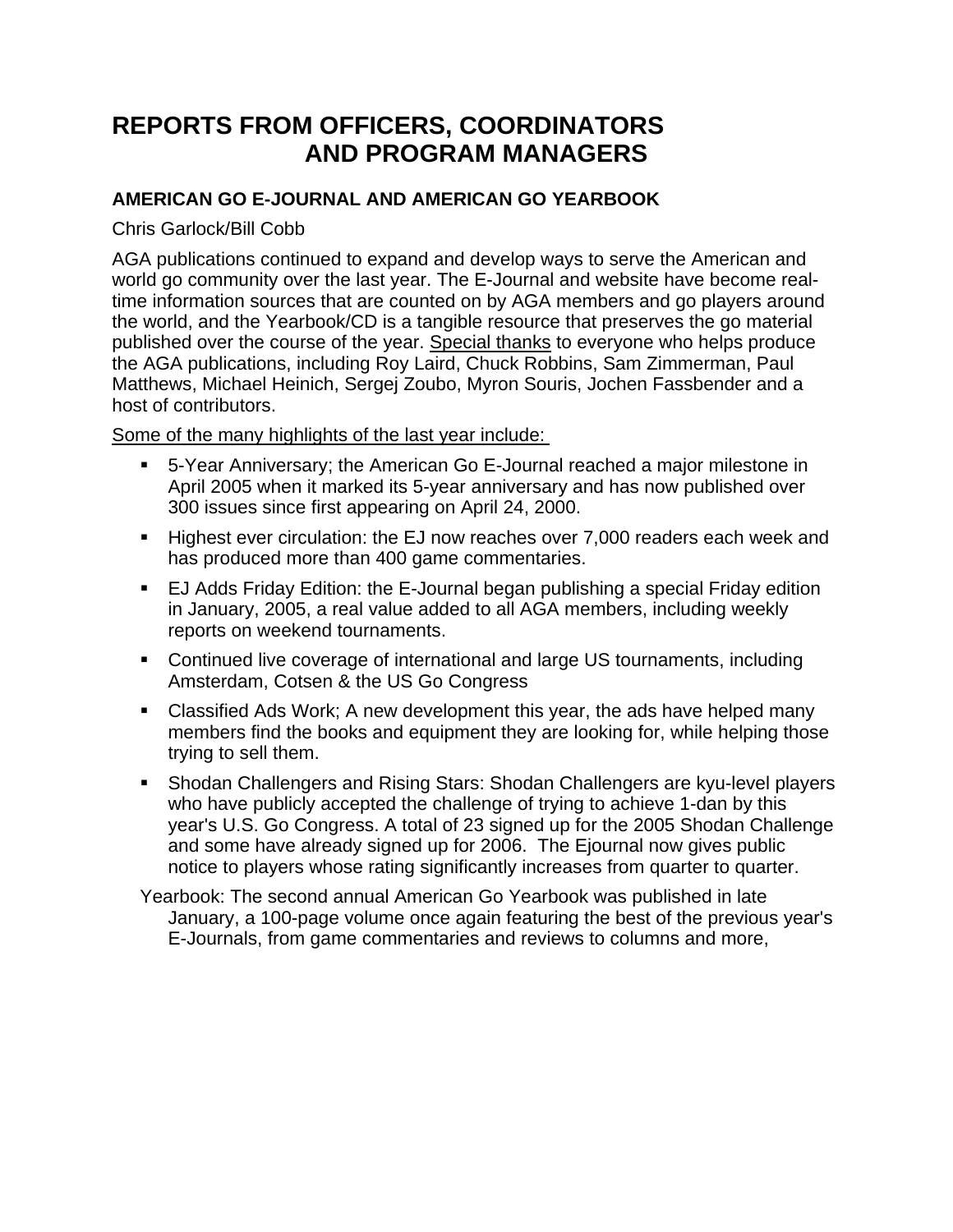# **AGA WEBSITE**

Roy Laird

The AGA web site is our "window on the world," and in the past year that window got bigger and better, and more people are looking in all the time.

Highlights of the website during the last year include:

 Traffic at www.usgo.org has increased by 25% or more in all categories. We have over 1000 visitors every day, who check their ratings, download the free introductory video "Goe Basics"; download the 8.5x11 online version of "The Way to Go"; check for solutions to the "Problem of the Week" and more.

| <b>WEB STATS</b> | <b>Visitors</b> | <b>Visits</b>    | <b>Pages</b> |
|------------------|-----------------|------------------|--------------|
| May 2004         | 18,557          | 29,779           | 126,209      |
| May 2005         | 23.740          | 37,913           | 157,998      |
| Variance         | $+5,183(+28%)$  | $+11,866 (+40%)$ | +31,789 +25% |

Large sections of the site have been compiled into a searchable alphabetical database. Go to http://www.usgo.org/agasi/index.asp

- EJ ARCHIVE: The complete text of every American Go E-Journal since April 2000 is available online.
- AGA members can now instantly update their contact information; Just click on http://www.listlynx.com/MailUser1.asp and update their email address, mailing address and other contact info as well.
- Classified ads that appear in the E-Journal are now also available on the website. Any member can advertise any go-related item or service at the discretion of the Publications VP.

# **NATIONAL TOURNAMENT COORDINATOR**

# William Cobb

Our newly appointed National Tournament Coordinator focused his efforts on clarifying rulesof and eligibility for a collection of invitational tournaments in the US and to reassess the rules regulations. This is an ongoing effort that will lead to standardized schedule of events rules of eligibility and tournament rules that all players can rely on. We have started a year-long calendar of the regularly offered tournaments.

One of the more interesting recent stats: the last two years have seen the highest amount of tournament play in the last twelve years, according to data compiled by database manager Sam Zimmerman. Not only are more go players competing, they're competing more often. From 1992 through 2002, about 1,000 players competed in tournaments each year, a number that jumped 30% to 1,388 in 2003 and 1,410 in 2004. Overall tournament participation increased as well, up from an average of 2,300 through 2002 to 3,077 in 2003 and 3,125 in 2004. This clearly highlights the need for a well-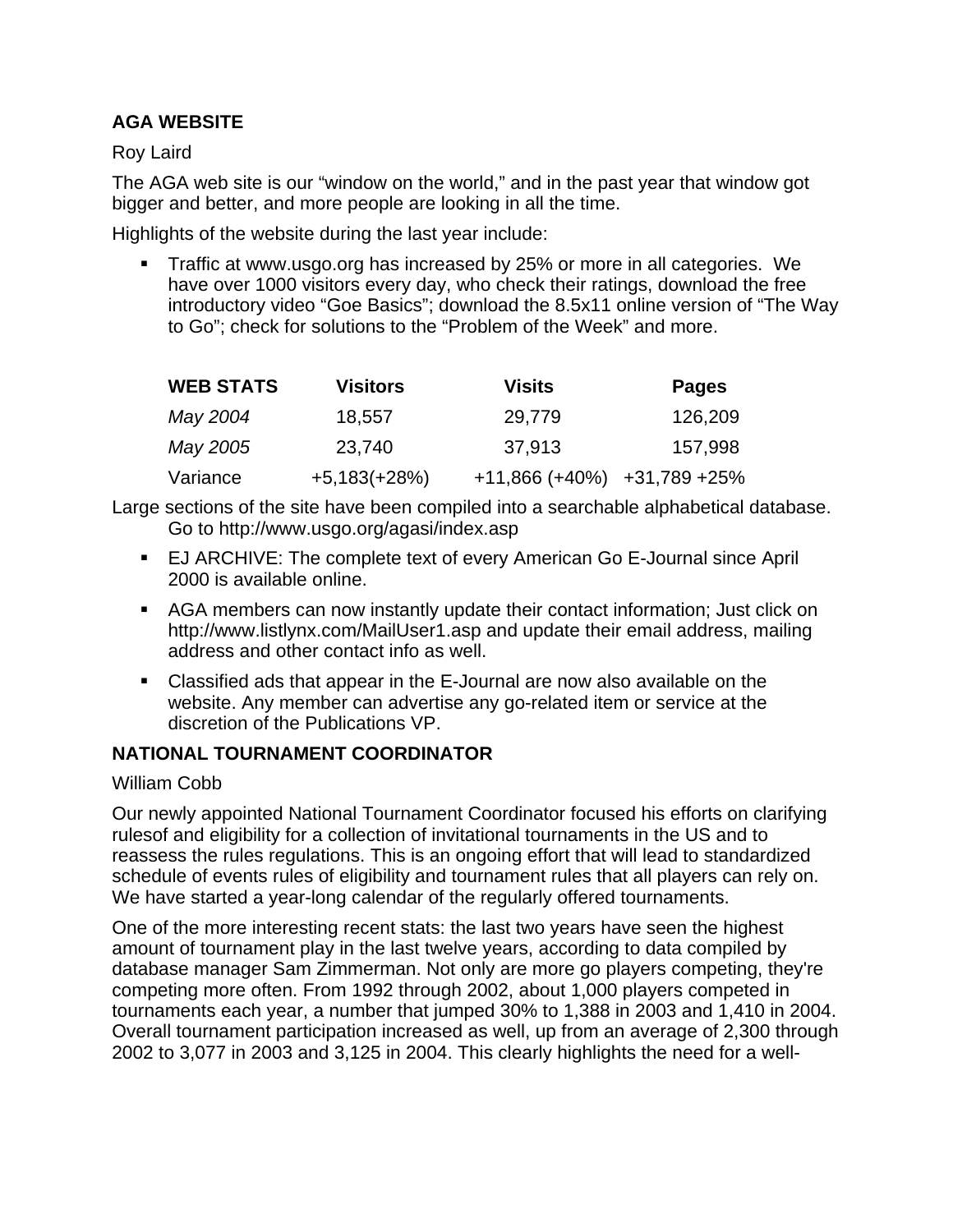managed national program of tournaments, which builds on the successful running of local and regional tournament platform.

To that end, for the tournaments run by local chapters we are trying to organize an effective national program for training new tournament directors. Related to that, we intend to revise the AGA Tournament Directors Guide. These are challenging but highly valuable projects that will support every AGA chapter that wishes to host a tournament and every member who plays in a tournament.

We are also seeking ways to increase the prize funds for tournaments, though this depends in large part on finding new sponsors. We are also considering professionals and stronger players. Another development is creation of an improved system for having AGA members identified earlier for opportunities to compete overseas as US representative. The dramatic increase in both the number of tournaments and in the attendance at particular tournaments is a very encouraging sign for the future of go in the US.

# **MEMBERSHIP COORDINATOR**

James Heiney

This year saw the appointment of a new Membership Coordinator, who will lead the AGA's effort to promote membership growth and focus on delivering benefits to existing members.

Current plans for increasing member retention include:

Access to pro lessons:A discounted fee for multi-year memberships;

Special benefits for the 5 or 10-year membership level.

Creating ranking certificates.

- **Establishing teaching ladders.**
- Rewards for "volunteers of the year" (nominated by the membership.)

As always, we want more new members to become active. Plans to encourage people to join the AGA in the first place include:

Start a National "Go Awareness Week."

- Create an outline for a "Go for Dummies" book.
- Host more " play in public" events.
- Commission articles on Go from top Go players for publication in national magazines.

Throughout the year, the Membership Coordinator is one source for all AGA members for information about membership, and leads to sources of other information on AGA topics.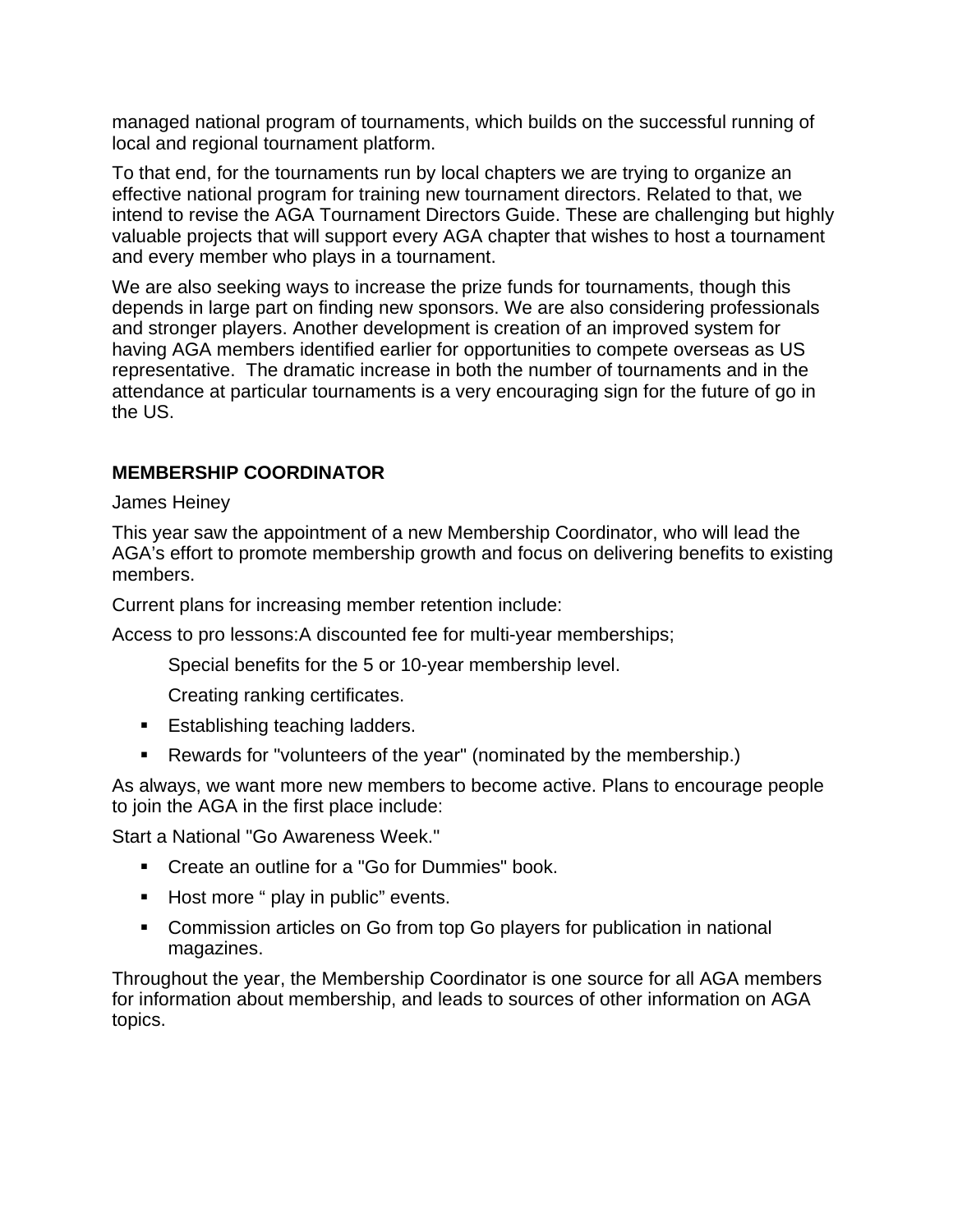# **CHAPTER SERVICES COORDINATOR AND EQUIPMENT DISTRIBUTION**

#### Paul Celmer & Nicole Casanta

Over the last year, the Chapter Services Coordinator has assisted in starting many new Go clubs, forming AGA chapters, and helping players locate Chapters and Chapters locate players. Assistance includes suggestions for helping grow club and chapter attendance, updating contact information to be distributed on the internet, and helping isolated players connect with the nearest chapters. Chapter Services also provided information such as how a chapter can create a web presence and how to build demonstration boards. These efforts helped grow the number of chapters by nearly 30% - perhaps the largest rise in one year ever.

Equipment distribution was also quite busy this year. Over 20 chapters received Ing boards, stones, and clocks. Ing equipment grants were based upon evaluation of a pool of formal applications. Many chapter representatives who attend the annual Congresses bring home boxes of equipment. We also provided wood grain starter sets, cardboard 9x9 sets, and other promotional material to chapters. When requested, we also helped chapters purchase the invaluable 19x19 demonstration teaching boards – a real asset in any local setting for studying games, positions and a variety of problems.

# **AGA CHAPTER TEAM LEAGUE**

#### Bill Saltman

January 2005 was the start of the inaugural season of the AGA Chapter Team league. The league's primary goal is to have AGA Chapters form teams of AGA players from among their own members to compete in a national league against other chapters anywhere in the country. The first season was wide open – no ranking or regional divisions. Forty-two hardy souls composed fourteen 3-person teams. This was a modest start for the new league but a few of the teams still demonstrated the strength of our membership quite well. The overall structure of the Team format worked reasonably well, with some coordinating and communication problems reported, but no disputes. Now that everyone has had a chance to "see" how it works, we will make the league more interesting and easier to play next season with simpler procedures and rules. The larger the league, the easier it will be to create divisions with closely competitive bands of teams, with playoffs at the end of the season. To those who took the plunge and participated in the first official season – we congratulate and appreciate you for your support and groundbreaking efforts.

# **EDUCATION COORDINATOR**

# Alan Mishlov

During the year, the President appointed a new Education Coordinator. His initial task is finding out and documenting what AGA members and chapters are currently doing in terms of education programs. Alan initiated a survey of educational activities. From the survey we will: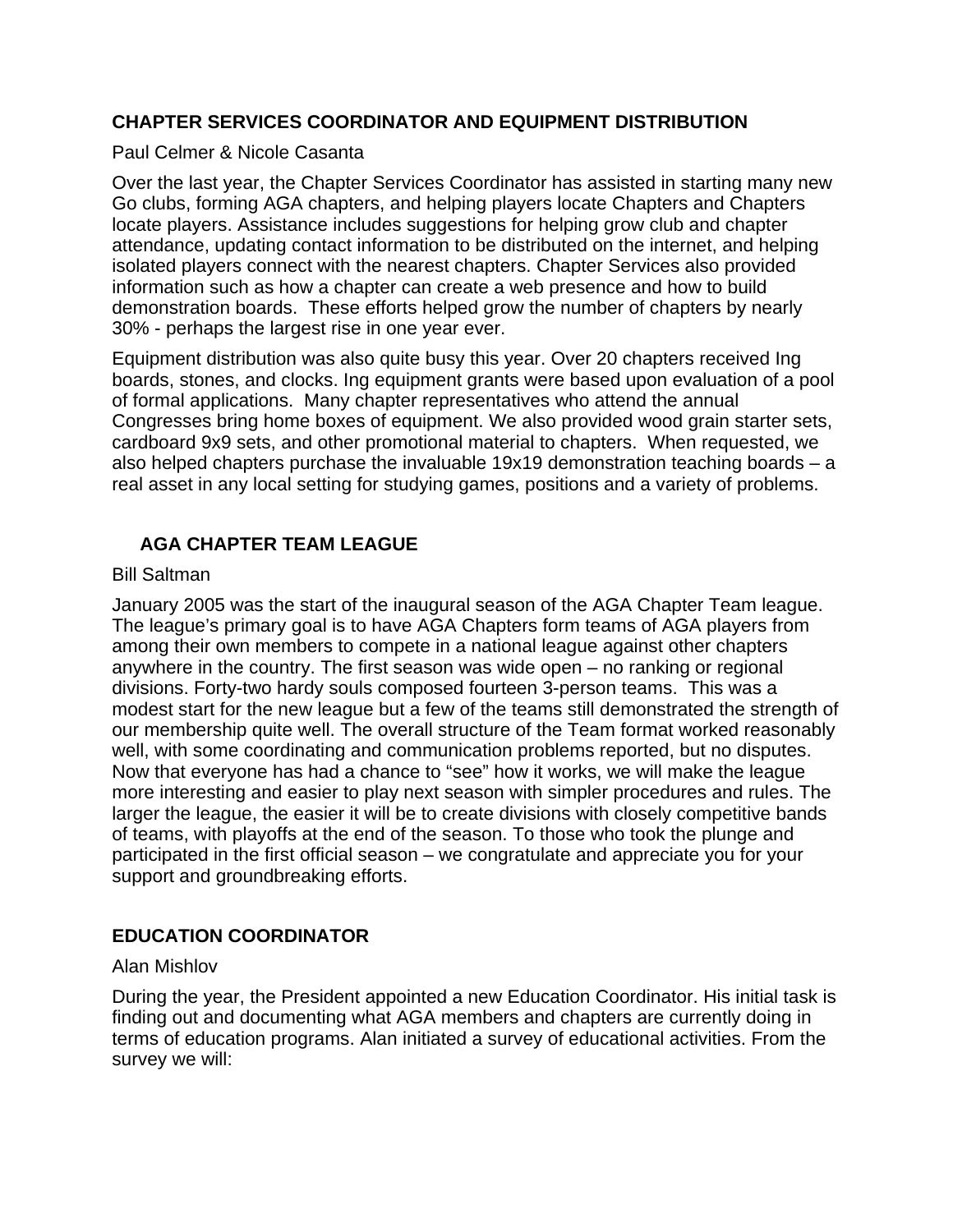- Determine the breadth of educational activities taking place
- Understand the resources needed for each program (money, time, manpower, etc.)
- •
- Identify activities for which sponsorship would be appropriate
- Identify and apply best practices, and
- Provide guidance for new educational activities.

The survey will allow us to provide support for anyone to initiating an educational program, complete with task lists, timelines to be followed, resources to be acquired, and in some cases, even course content that can be taught. In the end, we want to make sure that we can effectively and efficiently support AGA members and chapters in their educational endeavors.

In addition to the survey,we have several other objectives we would like to accomplish during the coming year. These include:

Working with bona fide established education programs to provide support, eg., funding, tournament management, touring teachers, etc.

- Developing curricula for teaching programs for the AGA constituencies that can be taught by many GO player at various ratings
- Developing programs to train qualified Go teachers
- Increasing the number of qualified Go teachersCreating and managing an annual budget for these activities
- •
- Developing and maintaining a list of materials for program support such as videos, books, flyers, CDs, etc.

Education programs are the main focus of the AGF, which does an excellent job. The efforts discussed above are intended to provide research and information about what programs to support and how to best utilize the available funds. Thus, the AGF and AGA will compliment and reinforce their respective efforts.

# **POLICY AND GOVERNANCE COMMITTEE**

#### Keith Arnold

The Policy and Governance Committee has successfully brought to vote a series of Article and Bylaws revisions. Hopefully, the result of that vote will also be a success for the AGA.

At last year's Congress, the Committee delivered and defended its report to the National Assembly. Important and valuable feedback was received, and based on that feedback, a lively discussion of these issues took place on the Chapter reflector. Based on the views expressed by the Assembly and by the Chapters, the Committee's proposals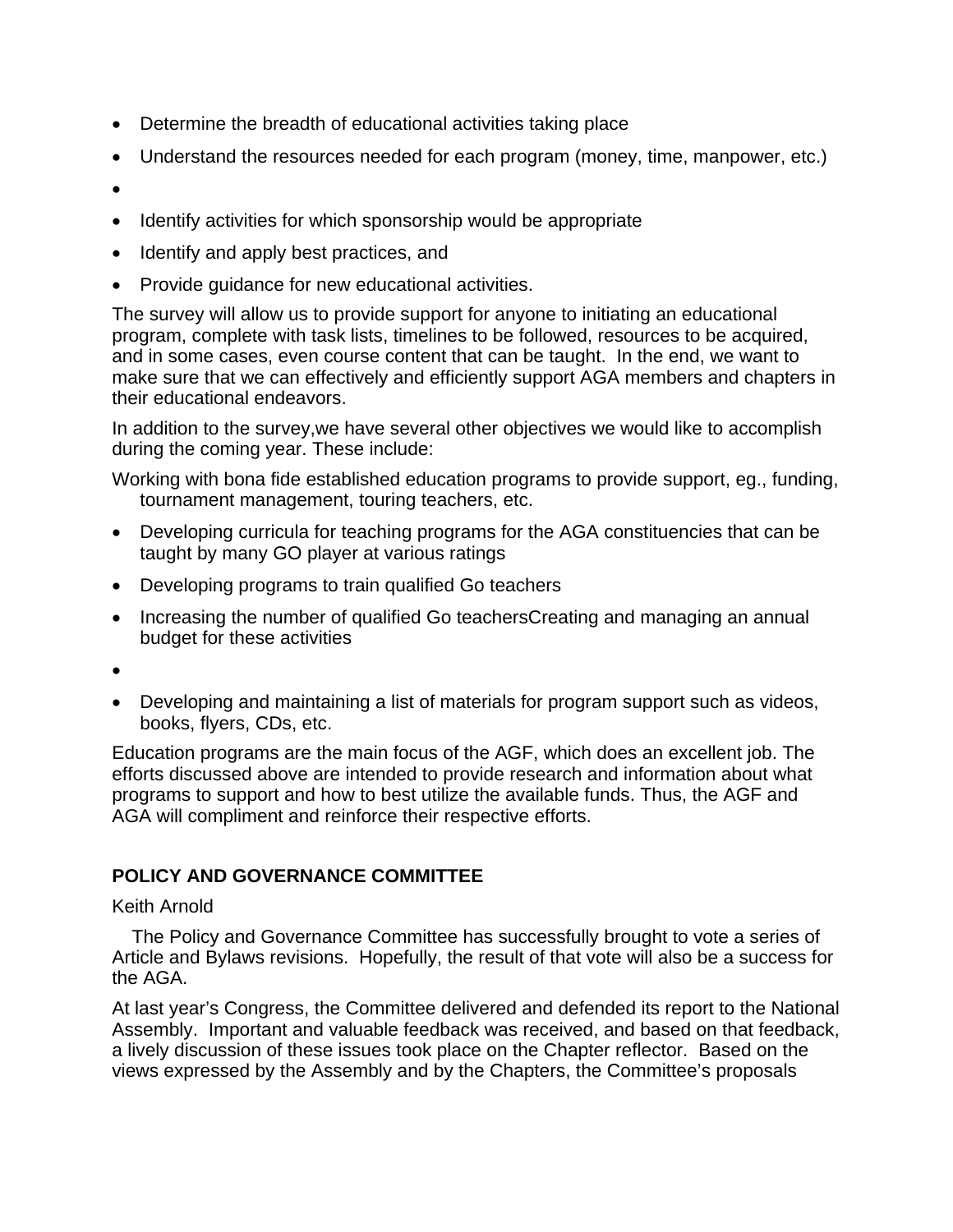were adjusted in an effort to present the Membership with revisions that represented the best consensus of the organizational and Chapter leaders on these issues. The President and Board accepted the proposals and they were put to the vote of the AGA membership.

I would like to sincerely thank the members of the Committee for their hard work on this difficult project. The input of Terry Benson, Barbara Burrall, Kirby Huget, Gregory Lefler and Lianzhou Yu has been invaluable. Former Committee member and current AGA President Michael Lash did a thorough and thoughtful job drafting the Officer's revisions and vetting them at extensive meetings at the Congress last year.

Last, but certainly not least, the AGA owes a huge debt of gratitude to Rick Mott for his outstanding service and vision. Although he joined the Committee late in this process, Rick's ability to think outside the box and come up with innovative solutions and alternatives had immeasurable value.

# **INTERNATIONAL GO FEDERATION,**

Thomas Hsiang

At this year's annual meeting of the International Go Federation, Thomas Hsiang participated as a representative of AGA. Dr. Hsiang is also a member of the IGF Executive Board.

IGF has undergone significant changes in its leadership, following the deaths of Mr. Matsuo Toshimitsu and Mr. Masao Kato. A new president, Mr. Norio Kudo, was elected. To help promote Go on the international scene, he brought in two famous young professionals: Ms. Yukari Umezawa, of the Hikaru-no-Go fame, and Mr. Kazunari Fujisawa, son of Shuko.

In 2004, IGF has applied for and was granted a provisional membership in the General Association of International Sports Federations (GAISF). The latter is an umbrella organization of most international sports and is the forum where various sports vie for participation in the Olympic Games. At the 2005 joint GAISF and IOC meeting, the four "mind sports", go, chess, bridge, and draughts (checkers) – represented by IGF, FIDE, WBF, and WDF – agreed to form a new group, the International Mind Sports Association (IMSA). The new group has two specific goals: to win the status o mind sports as IOC-recognized sports, an essential step towards the long-term goal of inclusion of mind sports in the Olympic Games, and to organize an "Intellympic Games" event in the near future, possibly as early as 2009.

AGA welcomes this development and will continue to actively participate and help in the Olympic movement of Go.

# **INTERNATIONAL GO TOURNAMENT RULES FORUM PARTICIPATION**

Chris Kirschner/Terry Benson

Shortly before the Congress last year, the AGA received a request from Mr. Ying of the Ing Foundation to send a "rules expert" to a meeting in Shanghai to discuss the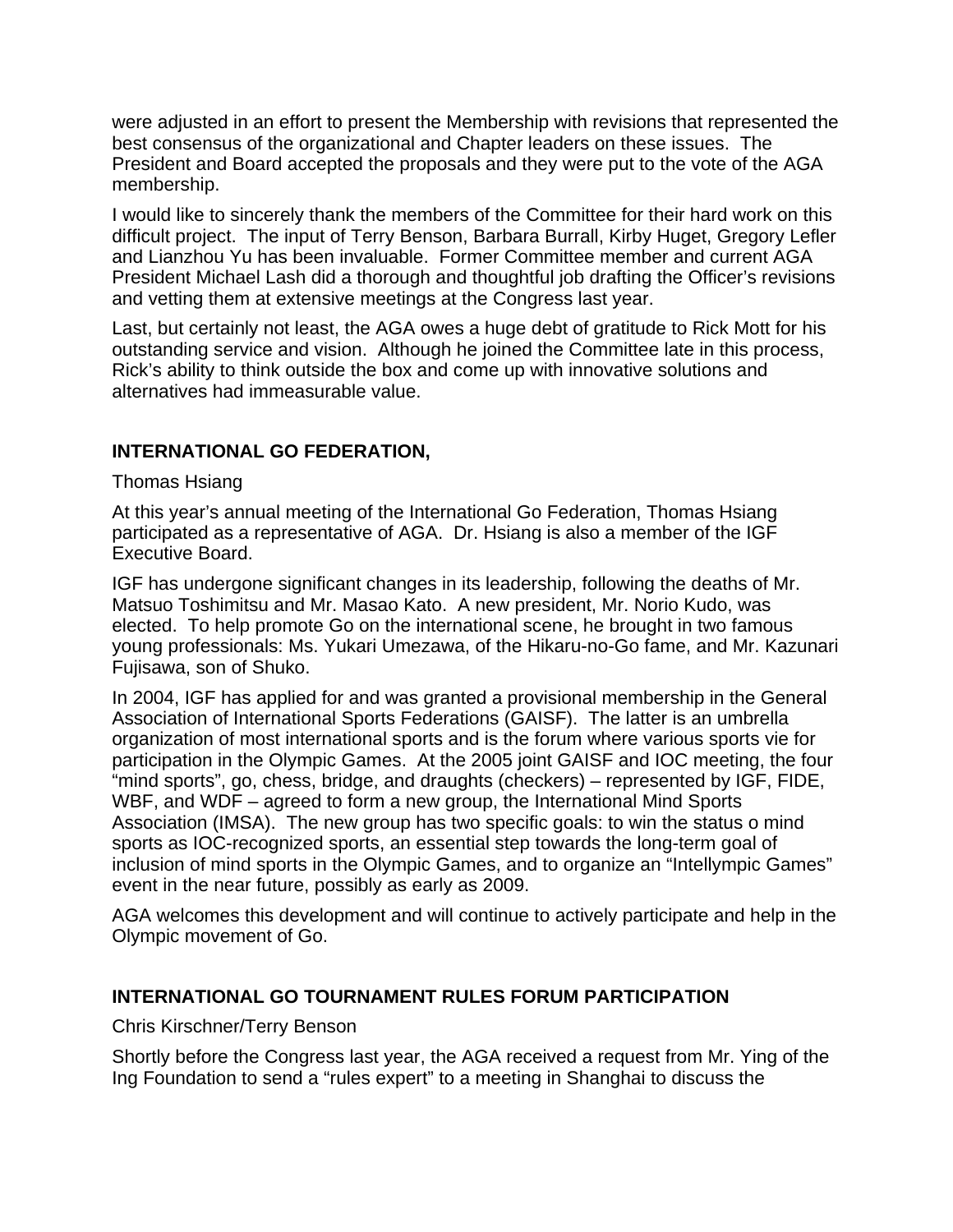development of an internationally accepted set of rules for use in international tournaments, with particular emphasis on Olympic competition. Olympic sports are normally played with internationally accepted rules established by the international organizing groups for each sport. Hence, the interest in developing such rules at this time.

There are active plans to begin a "Mentalympic" competition similar to the Olympics but involving "mental sports". This plan is sanctioned by the General Association of International Sports Federations (GAISF) a group that was formed in the 1930's as a stepping stone organization for sports that are deemed worthy, but not yet accepted as formal Olympic sports. The International Go Federation (IGF) has been accepted as a member of the GAISF, and, along with Chess, Draughts (checkers) and Bridge are forming a subgroup within the GAISF to move forward with plans to begin in 2007.

The first rules meeting was in September, with Terry Benson and Chris Kirschner in attendance. Other regions participating were the sponsor (the Ing Foundation), China, Europe, Japan, Korea and Singapore. Discussion focused on identifying and explaining the differences between the different rule sets, coming to an agreement that a single international rule set is needed, and a beginning discussion of how komi relates to the type of rules being used. Surprisingly, the AGA was identified as having a critical role to play, as mediators between the territory oriented rule sets (Korea and Japan) and the area oriented rule sets (Ing, China). AGA rules are fundamentally area based, but allow territory style counting.

The second meeting was held in Guangzhou, China in March. The focus there was to develop an organization structure for an entity to proceed with the rules issue. Chris Kirschner was selected as vice-chair representing the AGA and EGF on this issue. Other vice-chairs represent China, Japan and Korea. The Chairman is Mr. Ying himself. The name of the organization was decided to be International Go Tournament Rules Forum (Forum).

The third meeting took place in Tokyo, in June, with the focus first on the critical differences between the rule sets. The Japanese representative proposed using the existing IGF policy that the host country may use the rule set of its own choosing provided that it is recognized by the IGF. The AGA proposed that the Forum contact the IGF and seek its recognition as a cooperating group working to present a rule set recommendation that the IGF could present to the GAISF. We also suggested that the GAISF should be contacted to see if a multiple rule set approach would be acceptable to them. Both these proposals were adopted.

The next meeting will be in Korea in October. The focus likely will be determined by the responses obtained from the GAISF and IGF. Our participation in this group is one element of our continuing participation in international GO developments.

# **YOUTH GRANTS**

# Willard Haynes

In 2003, the AGA initiated a program intended to bring new tournament-tested youth players to the AGA. Grants are based on the number of new youth players that the